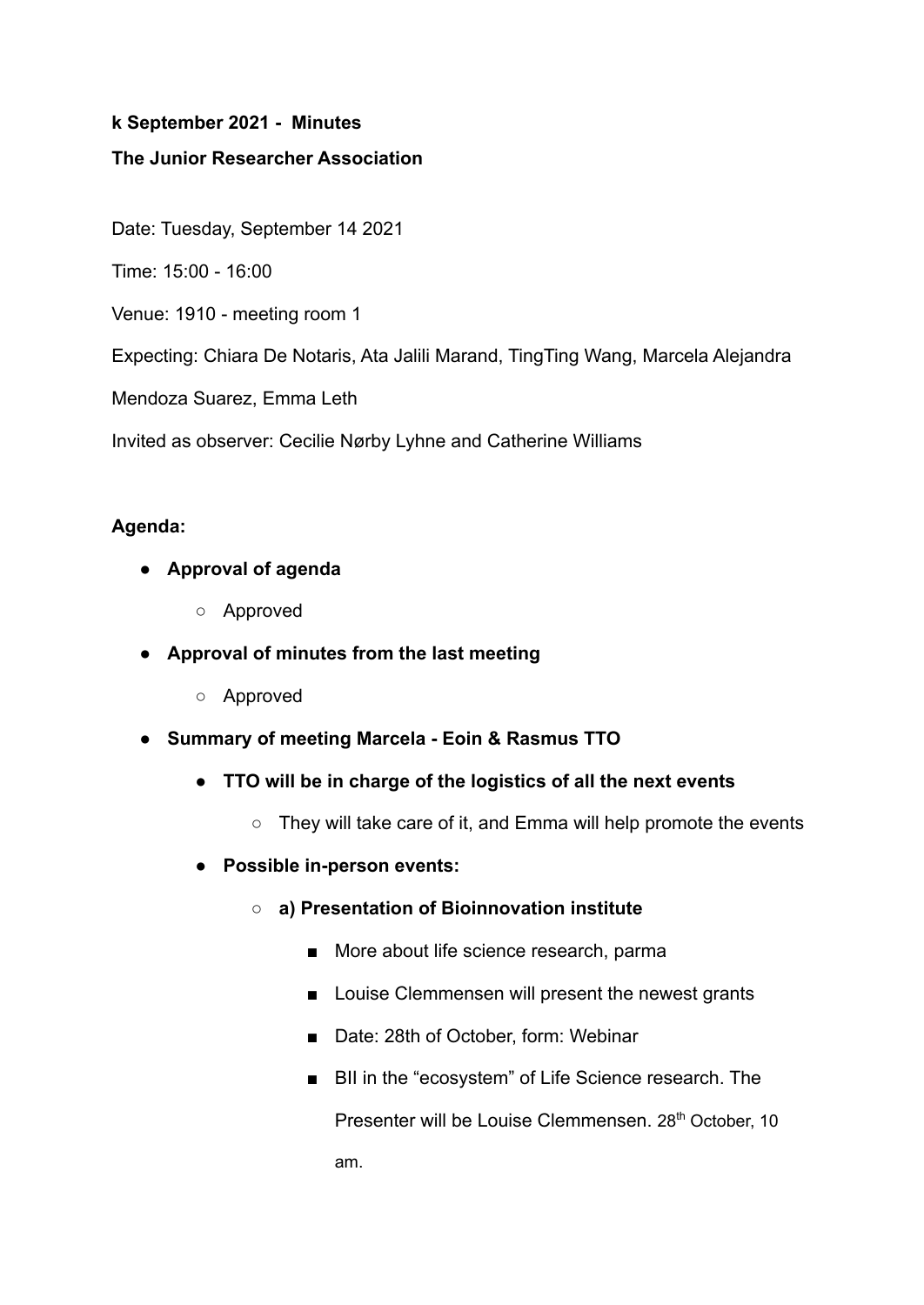## **○ b) IP and patents**

- Pernille (attorney focusing in patens)
- She will presents: What to do with IP, and what to do with patents while you are publishing.
- 25th of November, at 13 psychical at the Studenterhus
- Pernille Gojkovic, IP attorney Høiberg. She will do a presentation on IP. I will make sure that the presentation will be as "broad" as possible, including topics such as software, copyright, trademark etc. Physical event.
- **● I asked for more social sciences focussed events. Eoin will check with other co-workers at TTO for this kind of events/talks**
	- He will look into talks related more to the social sciences

## **● Course with Matt Lane**

- 30rd August 2 september
- 30 spots, opened up for 10 more
- The first day 18 showed up, 15 after, 12 on the last day
- That is not acceptable
- Idea: Send an event file so it would show up in their calendar
	- Emma will look into this
- Emma got an e-mail, with a group wanting to join the course if it's held again
- Matt will send a suggestion if he had some ideas for new courses.

There is room in the budget

**● Updates from PAND (PhD Association Network Denmark)**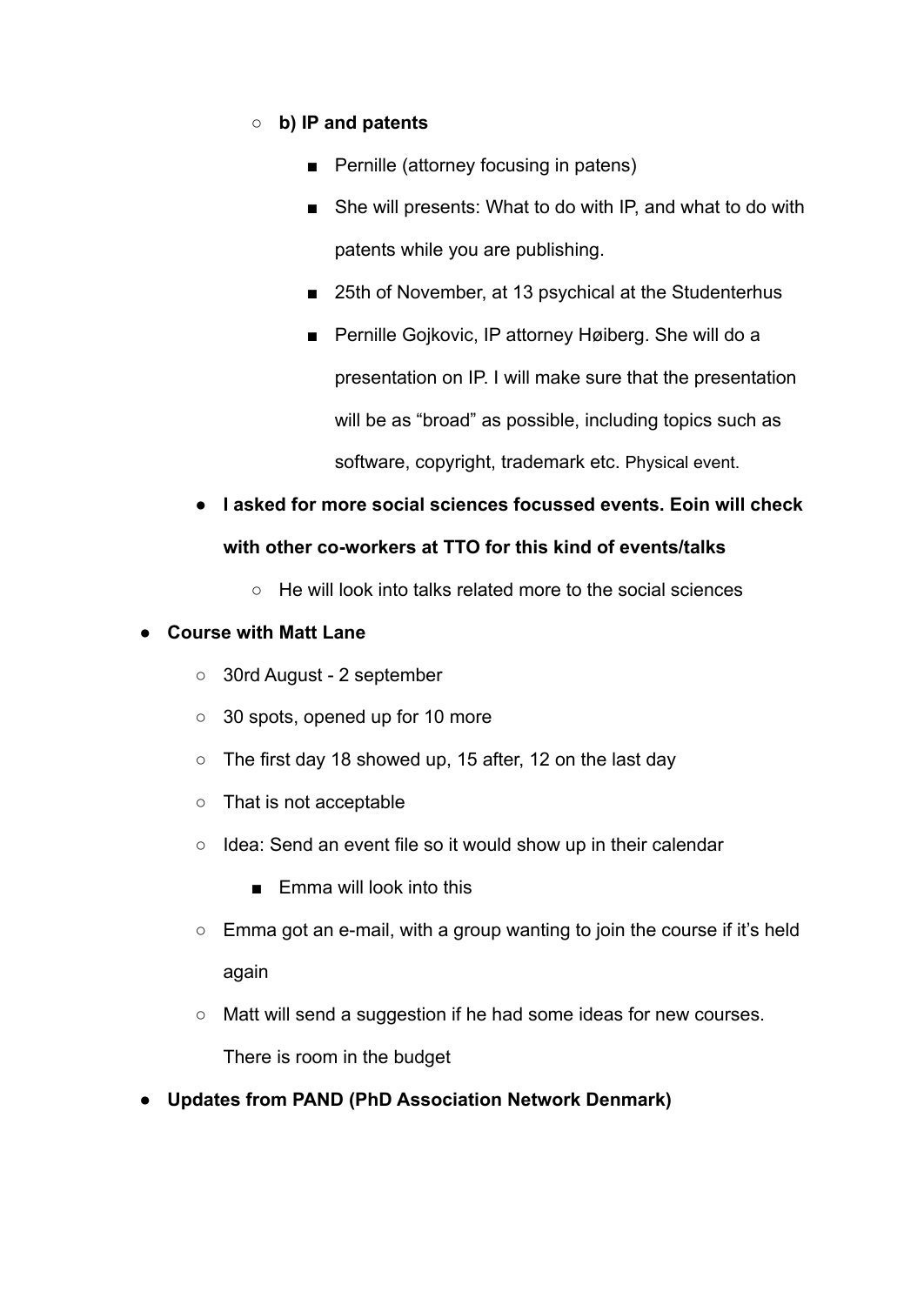Chiara joined their strategy retreat and we discussed how to include JRs in the loop. We are now officially part of the network, and now we should try to engage JRs from other universities.

- It's the associations that are members of PAND (not the individual person). JR's can also join - they just don't have anyone until now. JRA are the only association for JR's in Denmark. They were very happy that we want to become a part of PAND - so if we decide that we want to become a part of PAND then it's possible
- They discussed their strategy, and their problems are very similar to ours
- What can a collab bring us? Maybe a meeting with the ministry of science and education. On Thursday they will have a meeting with the ministry of science and education, and we are invited to listen. Three main points they want to discuss, mostly: PhD and Corona.
- PAND organisation: They already have a board, and re-elect around May/June. There is a good possibility for one chair to be a JR (right now it's only PhDs). Maybe this is a post for Chiara - or we might even have an election. At the General Assembly, we will define the roles
- We agree that we want to join the network
- <https://phddenmark.dk/>
- **● Updates from NAT**
	- **○ Academic council on the 15th (Catherine)**
		- Catherine: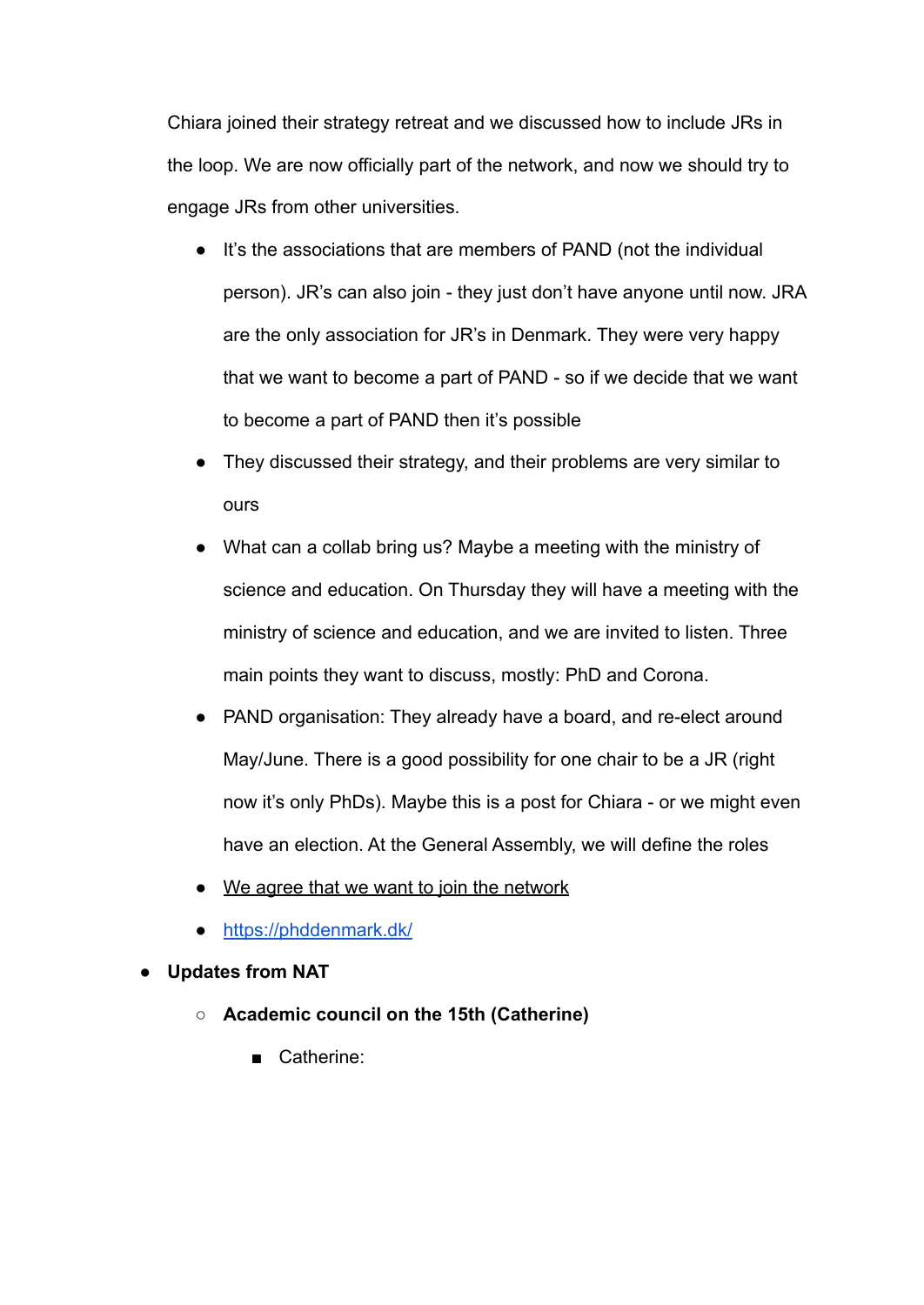A tightly timetabled meeting, so it's not certain that we can have any inputs in the meeting. It's more important that we have a seat at the table.

- More things that are in the interest of JRs: Transparency. Ability to recruit from associate professor to professor without having to advertise for the position available - not that transparent but security? It's important for us that the process is transparent
- We also want more gender diversity (but that's going to be a separate group, Catherine will keep us updated)

# **○ Taskforce?**

- Joint meeting of the academic councils
- Smoking policy
	- There used to be an exception with snus, but that is not going to be an exception anymore
- The wellbeing of PhDs but what about the wellbeing of JRs?
- Thank you to Catherine :)

# **● AU Strategy contract 2022-2025**

- It really fluffy
- They talk about PhD students, but not about the PhDs that drop out
- More about the wellbeing of PhDs and JRs
- **● General Assembly and networking event (30 minutes)**
	- **○ When (November) and where**
		- Friday the 19th 9-13 including lunch
		- Venue: Student house or maybe Konferencecenter (around 50)
		- Make the event on conference manager